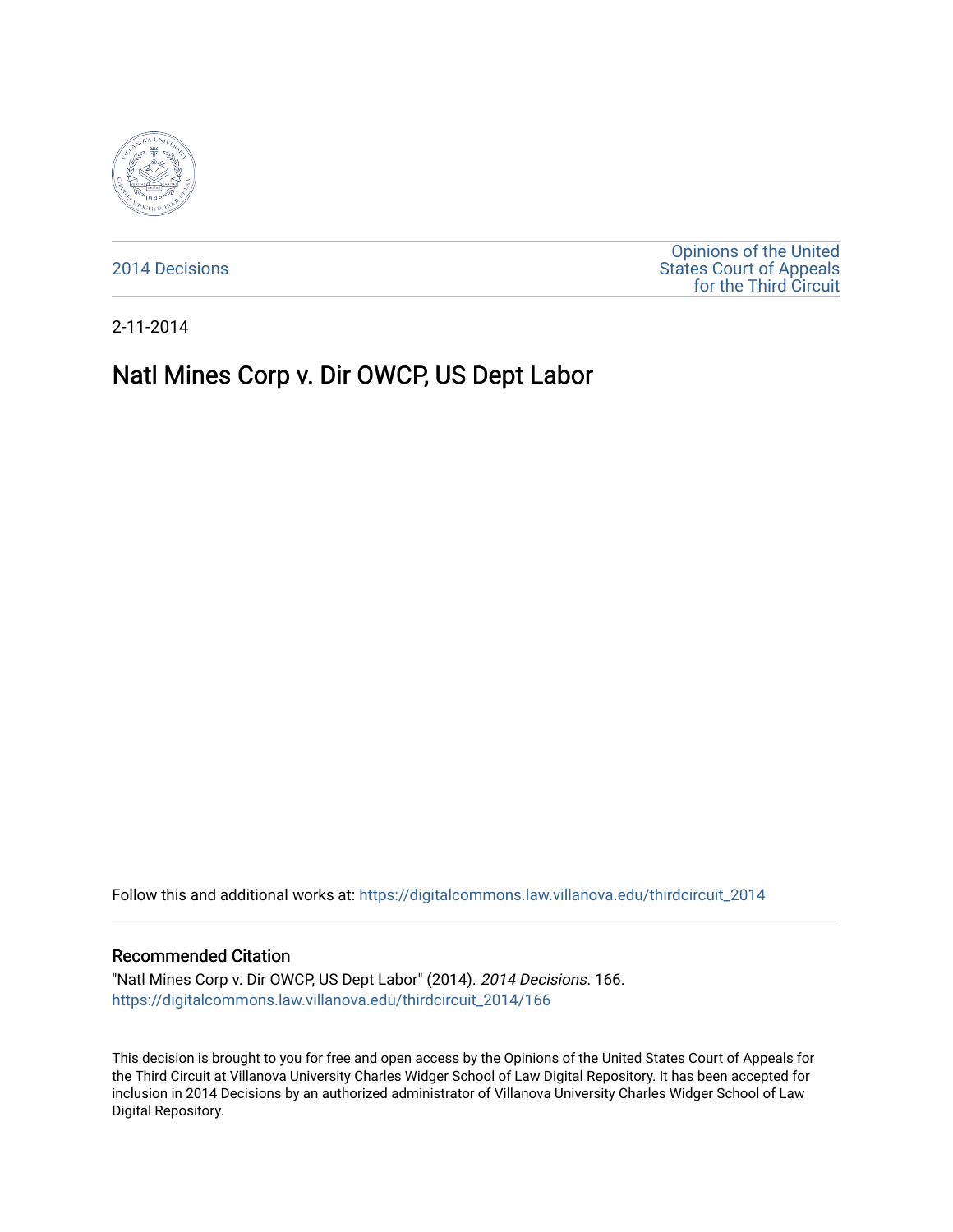NOT PRECEDENTIAL

## UNITED STATES COURT OF APPEALS FOR THE THIRD CIRCUIT

\_\_\_\_\_\_\_\_\_\_\_\_\_

No. 12-3310 \_\_\_\_\_\_\_\_\_\_\_\_\_

## NATIONAL MINES CORPORATION; INTERNATIONAL BUSINESS AND MERCANTILE REASSURANCE COMPANY, **Petitioners**

v.

DIRECTOR, OFFICE OF WORKERS' COMPENSATION PROGRAMS, UNITED STATES DEPARTMENT OF LABOR; WILLIAM E. DAVIS, Respondents \_\_\_\_\_\_\_\_\_\_\_\_

On Petition for Review of a Decision and Order of the Benefits Review Board, United States Department of Labor BRB No. 1:11-0654 BLA

> Submitted Pursuant to Third Circuit L.A.R. 34.1(a) September 9, 2013

Before: SMITH, ALDISERT, and SLOVITER, *Circuit Judges*

(Filed: February 11, 2014) \_\_\_\_\_\_\_\_\_\_\_\_\_\_\_\_\_\_\_\_\_

### OPINION \_\_\_\_\_\_\_\_\_\_\_\_\_\_\_\_\_\_\_\_\_

SMITH, *Circuit Judge.*

National Mines Corporation, the last operator to employ William Davis and the responsible operator under the Black Lung Benefits Act, and International Business and Mercantile Reassurance Company, National Mines' insurance carrier (collectively referred to as National Mines), petition for review of a decision and order of the Benefits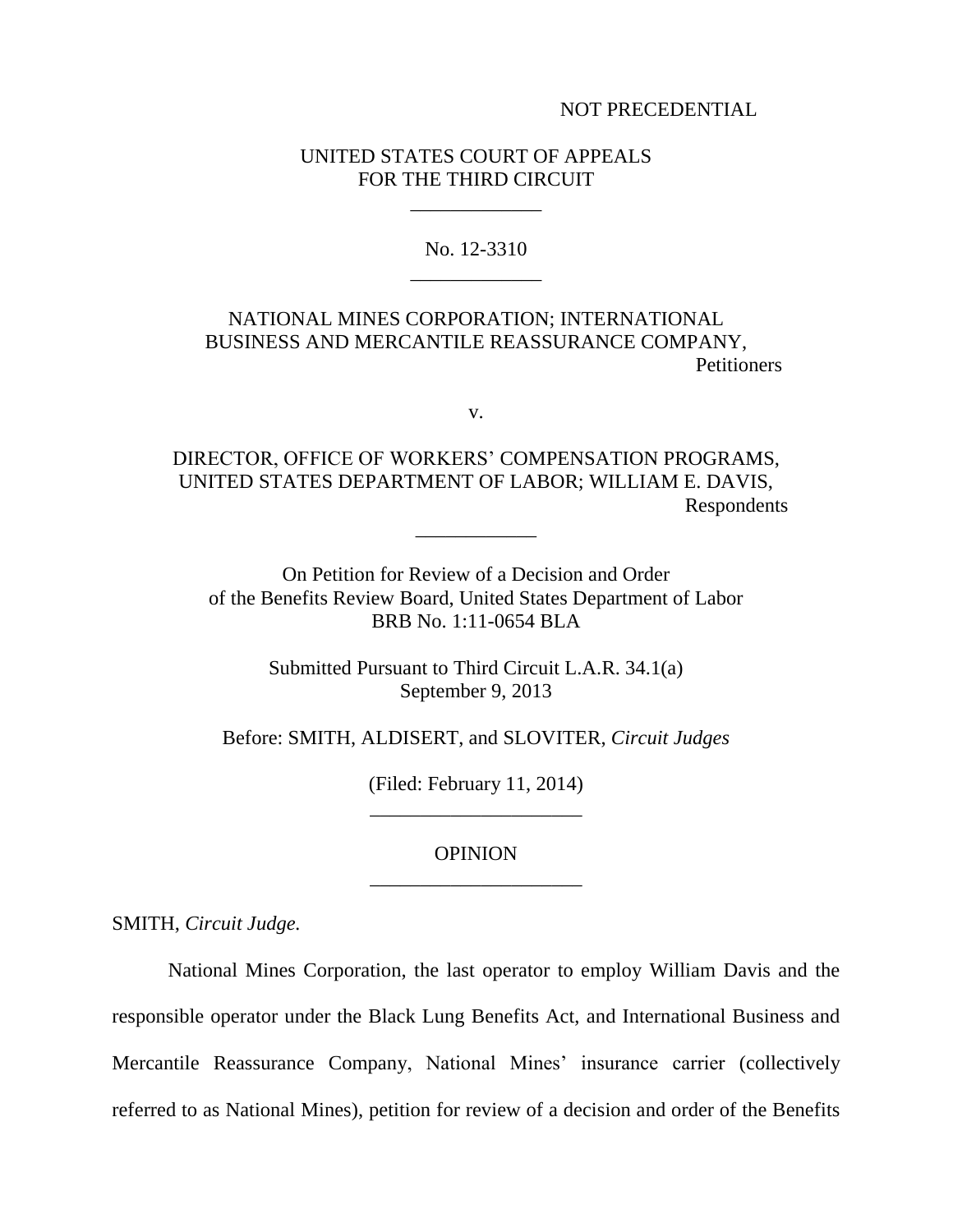Review Board (BRB) granting Davis black lung benefits. *See* 30 U.S.C. § 901 *et seq.* "We have jurisdiction over the BRB's final order pursuant to 33 U.S.C. § 921(c), as incorporated by 30 U.S.C. § 932(a)." *Labelle Processing Co. v. Swarrow*, 72 F.3d 308, 310 (3d Cir. 1995). For the reasons set forth below, we will deny the petition.

Under the Black Lung Benefits Act, black lung benefits are provided "for or on behalf of miners who are totally disabled due to pneumoconiosis." 20 C.F.R. § 718.204(a). A miner may establish either "clinical" or "legal" pneumoconiosis. 20 C.F.R. § 718.201(a). Clinical pneumoconiosis "consists of those diseases recognized by the medical community as pneumoconioses" because they are characterized by specific pathological findings. 20 C.F.R. § 718.201(a)(1). Legal pneumoconiosis is broader than clinical pneumoconiosis, encompassing "any chronic lung disease or impairment and its sequelae arising out of coal mine employment." 20 C.F.R. § 718.201(a)(2); *Hill v. Dir., Office of Workers' Comp. Programs*, 562 F.3d 264, 270 n.6 (3d Cir. 2009) (noting the breadth of "legal" pneumoconiosis, which is not limited to a specific set of diseases). Diagnostic tests inform the determination of whether a miner has pneumoconiosis, but benefits shall not "be denied solely on the basis of a negative chest X-ray." 20 C.F.R. § 718.202(b); *see also* 20 C.F.R. § 718.202(a)(4) (noting "determination of the existence of pneumoconiosis may also be made" by a physician "exercising sound medical judgment, notwithstanding a negative X-ray").

Davis applied for black lung benefits in April of 2004. As support for his claim, Davis offered, *inter alia*, the medical opinion of Dr. Jaworski. In a decision dated January 23, 2008, an administrative law judge (ALJ) denied Davis's application.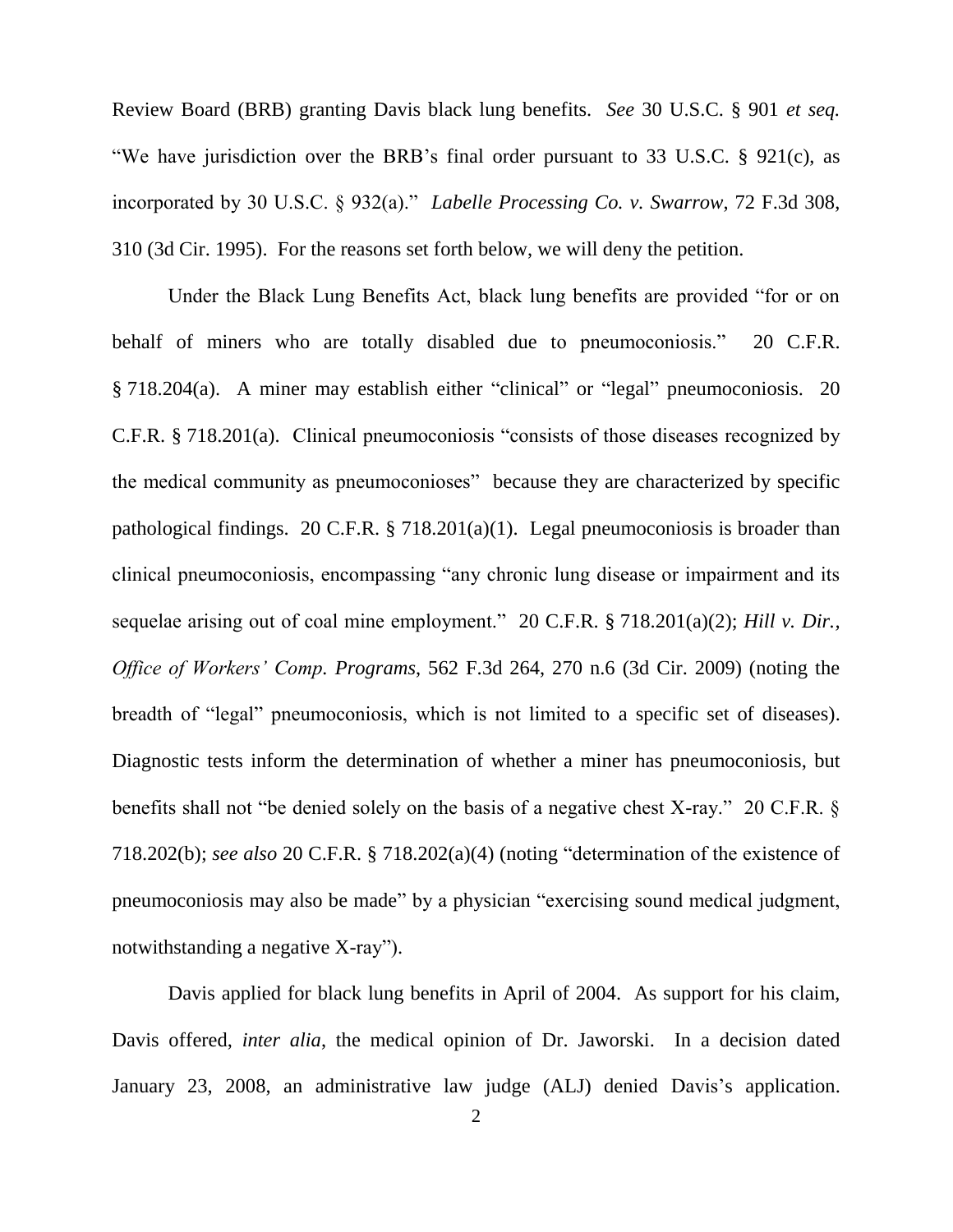Although the ALJ concluded that Davis was totally and permanently disabled from severe emphysema, he determined that Davis's impairment was not due to either clinical or legal pneumoconiosis. In making this decision, the ALJ accorded "[l]ittle weight" to Dr. Jaworski's opinion. App. 47. Instead, the ALJ credited the opinions of Drs. Renn and Fino, who were offered by National Mines.

Davis appealed to the BRB, which affirmed in part and vacated in part. The BRB affirmed the ALJ's determination that Davis had sixteen years of coal mine employment and that he had a totally disabling respiratory or pulmonary impairment. App. 30 n.2. The BRB further affirmed the ALJ's determination that Davis failed to establish clinical pneumoconiosis. App. 31. But the BRB concluded that the ALJ failed to "properly explain the weight he accorded the conflicting medical opinions," App. 33, and that the ALJ applied different standards in assessing the opinions of Drs. Renn and Jaworski, App. 34. It also determined that the ALJ failed to properly consider the opinion of Dr. Fino. App. 35-36. As a result, the BRB vacated the ALJ's credibility findings for Drs. Fino, Renn, and Jaworski, and the ALJ's determination that Davis had failed to establish legal pneumoconiosis. It remanded Davis's case to the ALJ for further proceedings.

On remand, the ALJ analyzed the opinions of Drs. Jaworski, Renn, and Fino and credited Dr. Jaworski's opinion as well-documented and well-reasoned. Accordingly, the ALJ concluded that Davis "proved by a preponderance of the evidence that he suffers from totally disabling [legal] pneumoconiosis arising out of coal mine employment" and that benefits were due. App. 26. National Mines appealed to the BRB. In a decision dated June 22, 2012, the BRB affirmed the ALJ's award of benefits. This timely petition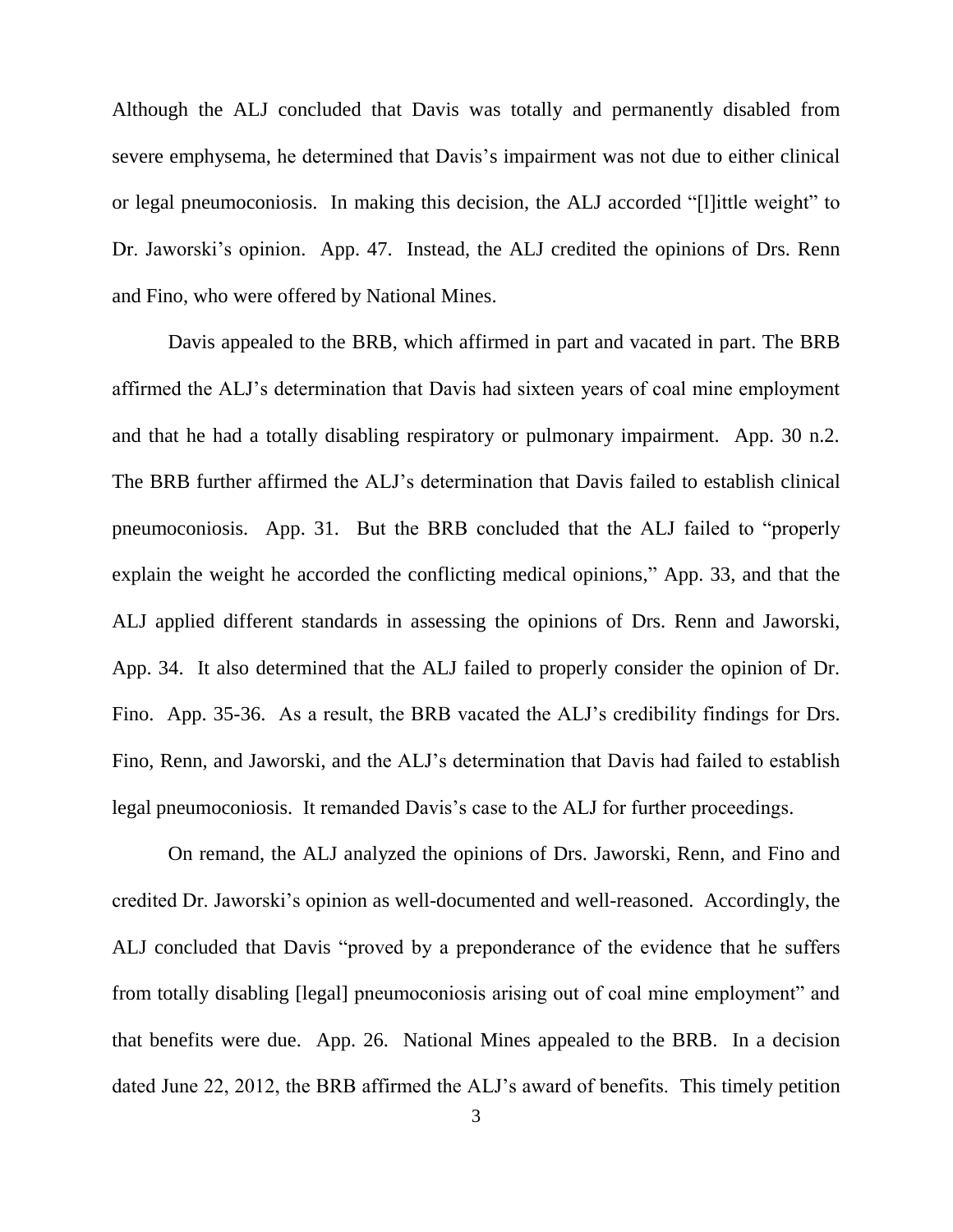for review followed. $<sup>1</sup>$ </sup>

 $\overline{a}$ 

National Mines contends that the BRB's decision awarding benefits cannot stand because the ALJ improperly treated the preamble to the regulations, which appeared in the federal register in December of 2000, as binding authority and credited Dr. Jaworski's opinion simply because it was consistent with the preamble. *See* 65 Fed. Reg. 79,920, 79,939-46 (Dec. 20, 2000) (setting forth the Final Rule after notice and comment of the regulations implementing the Federal Coal Mine Health and Safety Act of 1969, as amended). To support its contention, National Mines points out that when the "ALJ considered the proof without reference to the preamble, he denied Davis's claim. When [the ALJ] considered the same proof in light of the preamble, he awarded benefits on the claim." Petitioners' Br. at 16.

This argument ignores that the ALJ did more on remand than just consider the preamble. The ALJ complied with the BRB's instructions and reevaluated each physician's opinion, applying the same standard to each doctor's opinion. The ALJ's reevaluation considered the respective credentials of each physician, the substance of their opinion, the support for that opinion, and whether it was consistent with the

<sup>&</sup>lt;sup>1</sup> We review a decision of the BRB "for errors of law and for adherence to its own standard of review." *Lombardy v. Dir., Office of Workers' Comp. Programs*, 355 F.3d 211, 213 (3d Cir. 2004). We exercise "plenary review of the Board's legal determinations." *Helen Mining Co. v. Dir., Office of Workers' Comp. Programs*, 650 F.3d 248, 254 (3d Cir. 2011). The BRB "is bound by an ALJ's factual findings" if they are supported by substantial evidence. *Id.* If a party challenges a finding of fact, we are obligated to "independently review the record and decide whether the ALJ's findings are supported by substantial evidence." *Id.* (internal quotation marks and citations omitted).